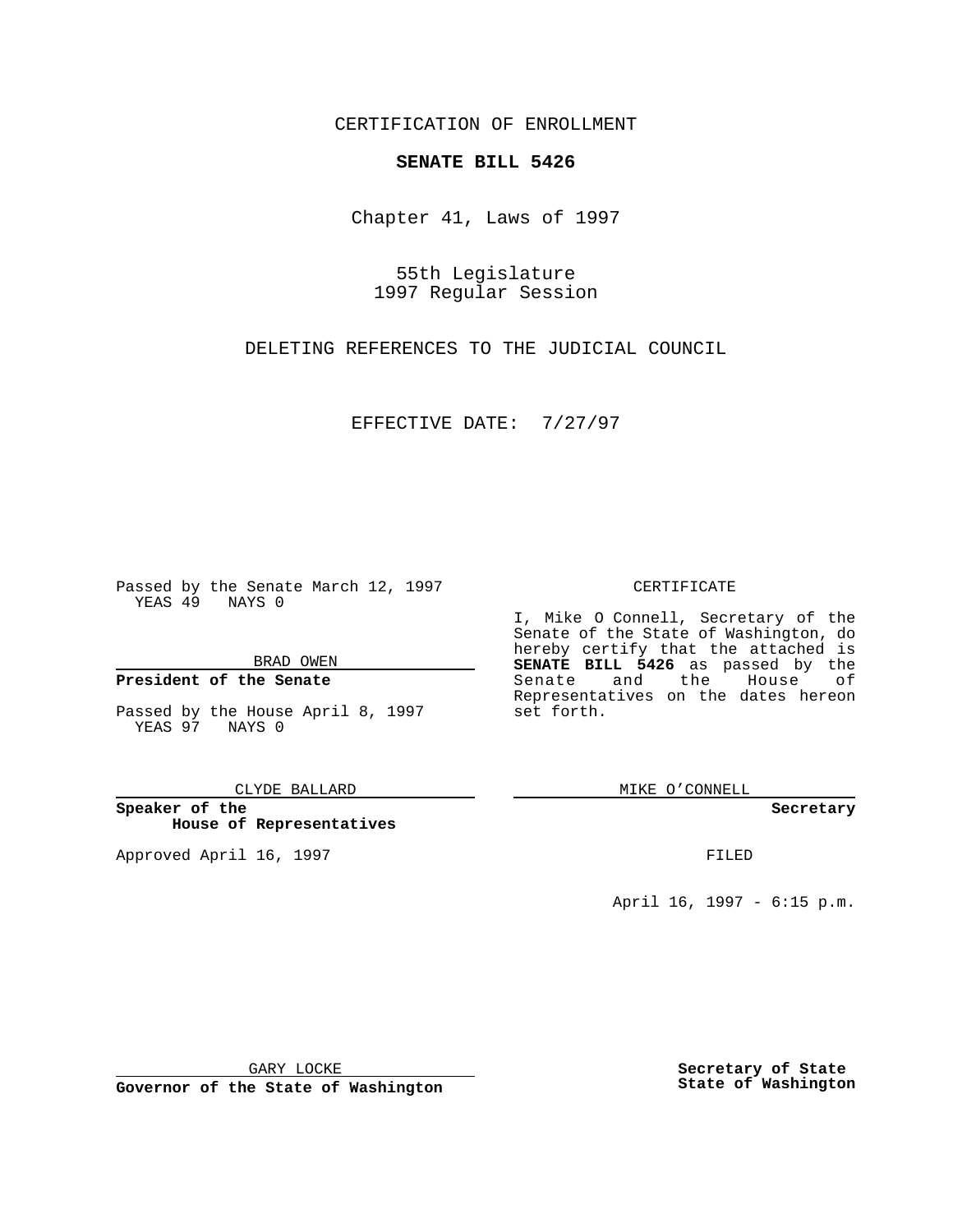## **SENATE BILL 5426** \_\_\_\_\_\_\_\_\_\_\_\_\_\_\_\_\_\_\_\_\_\_\_\_\_\_\_\_\_\_\_\_\_\_\_\_\_\_\_\_\_\_\_\_\_\_\_

\_\_\_\_\_\_\_\_\_\_\_\_\_\_\_\_\_\_\_\_\_\_\_\_\_\_\_\_\_\_\_\_\_\_\_\_\_\_\_\_\_\_\_\_\_\_\_

Passed Legislature - 1997 Regular Session

**State of Washington 55th Legislature 1997 Regular Session By** Senator McCaslin

Read first time 01/27/97. Referred to Committee on Law & Justice.

 AN ACT Relating to making technical changes by deleting references to the former judicial council; amending RCW 1.08.025, 2.56.030, 3.34.020, 7.75.020, 10.101.020, 13.34.102, 26.12.177, and 36.22.210; reenacting and amending RCW 43.10.067; and repealing RCW 2.56.035 and 13.70.005.

BE IT ENACTED BY THE LEGISLATURE OF THE STATE OF WASHINGTON:

 **Sec. 1.** RCW 1.08.025 and 1983 c 52 s 2 are each amended to read as follows:

 The committee, or the reviser with the approval of the committee, shall from time to time make written recommendations to the legislature concerning deficiencies, conflicts, or obsolete provisions in, and need for reorganization or revision of, the statutes, and shall prepare for submission to the legislature, legislation for the correction or removal of such deficiencies, conflicts or obsolete provisions, or to otherwise improve the form or substance of any portion of the statute law of this state as the public interest or the administration of the subject may require.

 Such or similar projects may also be undertaken at the request of 19 the legislature( $(\tau)$ ) and legislative interim bodies(( $\tau$  and the judicial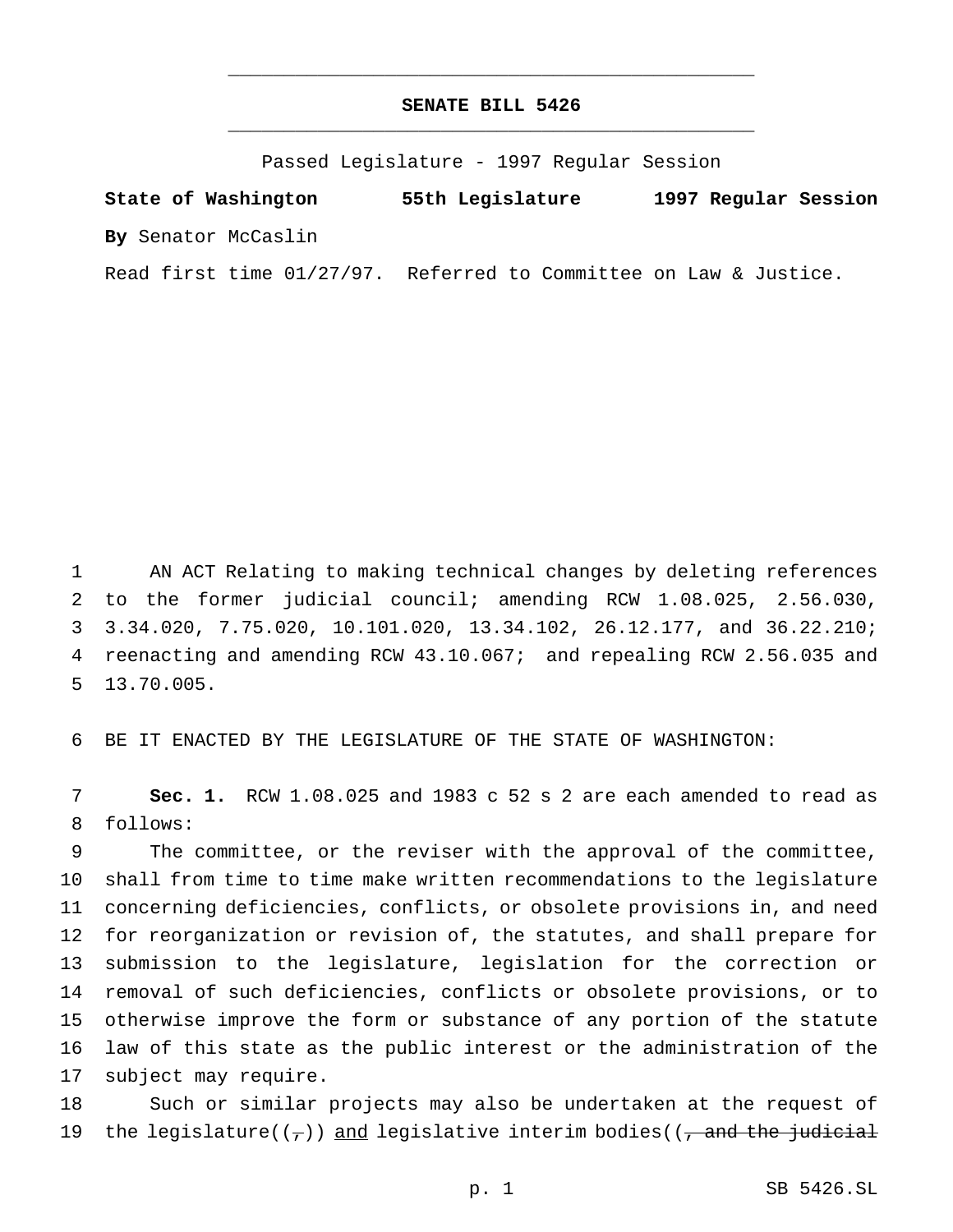1 council)) and if such undertaking will not impede the other functions of the committee.

 All such proposed legislation shall be annotated so as to show the purposes, reasons, and history thereof.

 **Sec. 2.** RCW 2.56.030 and 1996 c 249 s 2 are each amended to read as follows:

 The administrator for the courts shall, under the supervision and direction of the chief justice:

 (1) Examine the administrative methods and systems employed in the offices of the judges, clerks, stenographers, and employees of the courts and make recommendations, through the chief justice, for the 12 improvement of the same;

 (2) Examine the state of the dockets of the courts and determine 14 the need for assistance by any court;

 (3) Make recommendations to the chief justice relating to the assignment of judges where courts are in need of assistance and carry out the direction of the chief justice as to the assignments of judges to counties and districts where the courts are in need of assistance;

 (4) Collect and compile statistical and other data and make reports of the business transacted by the courts and transmit the same to the chief justice to the end that proper action may be taken in respect thereto;

 (5) Prepare and submit budget estimates of state appropriations necessary for the maintenance and operation of the judicial system and make recommendations in respect thereto;

 (6) Collect statistical and other data and make reports relating to the expenditure of public moneys, state and local, for the maintenance and operation of the judicial system and the offices connected therewith;

 (7) Obtain reports from clerks of courts in accordance with law or rules adopted by the supreme court of this state on cases and other judicial business in which action has been delayed beyond periods of time specified by law or rules of court and make report thereof to supreme court of this state;

 (8) Act as secretary of the judicial conference referred to in RCW 2.56.060;

 (9) ((Formulate and submit to the judicial council of this state 38 recommendations of policies for the improvement of the judicial system;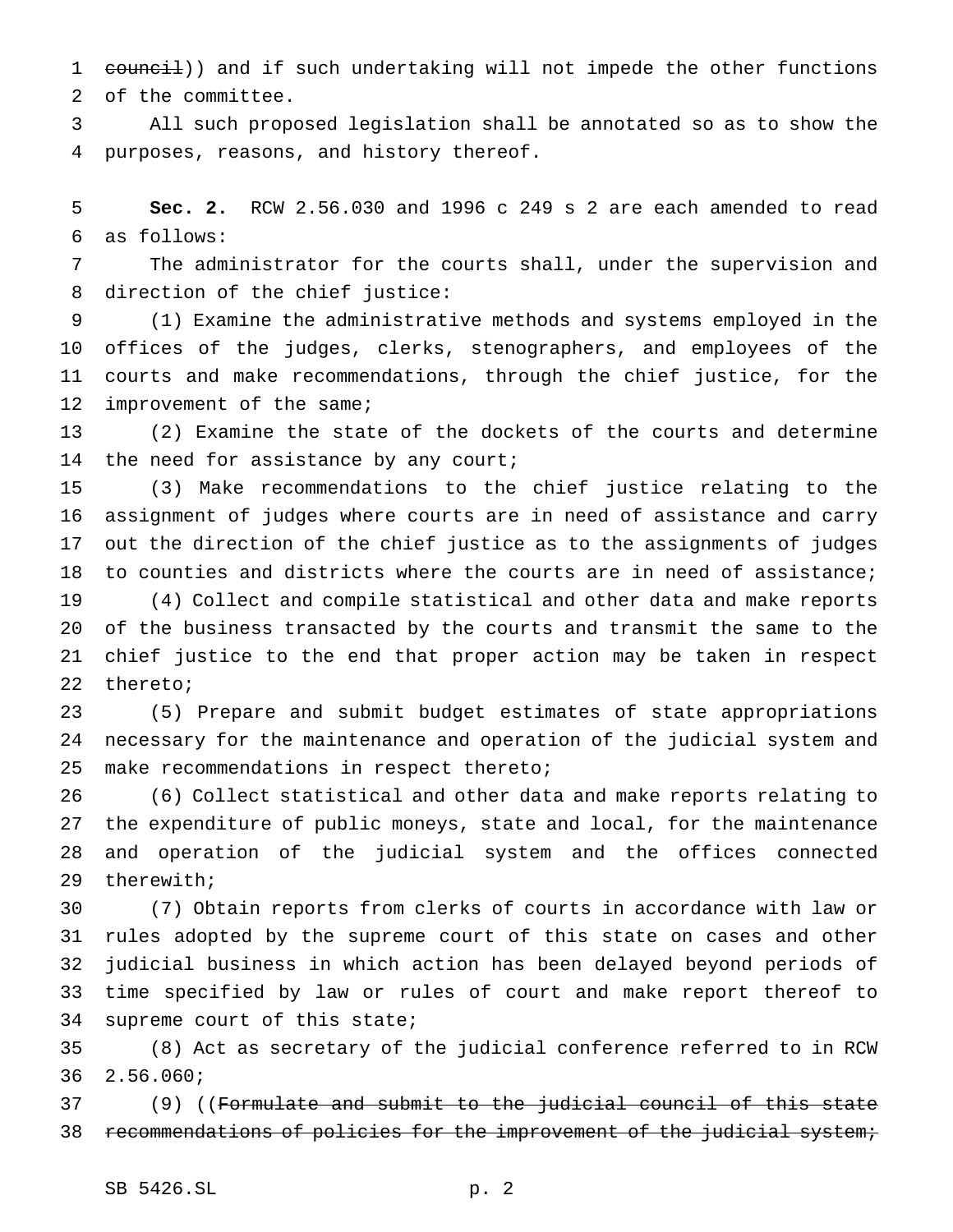1 (10))) Submit annually, as of February 1st, to the chief justice 2 ((and the judicial council)), a report of the activities of the 3 administrator's office for the preceding calendar year including activities related to courthouse security;

5  $((+11))$   $(10)$  Administer programs and standards for the training and education of judicial personnel;

 (( $(12)$ )) (11) Examine the need for new superior court and district judge positions under a weighted caseload analysis that takes into account the time required to hear all the cases in a particular court and the amount of time existing judges have available to hear cases in that court. The results of the weighted caseload analysis shall be 12 reviewed by the board for judicial administration ((and the judicial 13 council, both of)) which shall make recommendations to the legislature. It is the intent of the legislature that weighted caseload analysis become the basis for creating additional district court positions, and recommendations should address that objective;

17  $((+13))$   $(12)$  Provide staff to the judicial retirement account plan under chapter 2.14 RCW;

19  $((+14))$   $(13)$  Attend to such other matters as may be assigned by the supreme court of this state;

 $((+15))$   $(14)$  Within available funds, develop a curriculum for a general understanding of child development, placement, and treatment resources, as well as specific legal skills and knowledge of relevant statutes including chapters 13.32A, 13.34, and 13.40 RCW, cases, court rules, interviewing skills, and special needs of the abused or neglected child. This curriculum shall be completed and made available to all juvenile court judges, court personnel, and service providers and be updated yearly to reflect changes in statutes, court rules, or case law;

 $((+16))$   $(15)$  Develop, in consultation with the entities set forth in RCW 2.56.150(3), a comprehensive state-wide curriculum for persons who act as guardians ad litem under Title 13 or 26 RCW. The curriculum shall be made available July 1, 1997, and include specialty sections on child development, child sexual abuse, child physical abuse, child neglect, clinical and forensic investigative and interviewing techniques, family reconciliation and mediation services, and relevant statutory and legal requirements. The curriculum shall be made available to all superior court judges, court personnel, and all persons who act as guardians ad litem;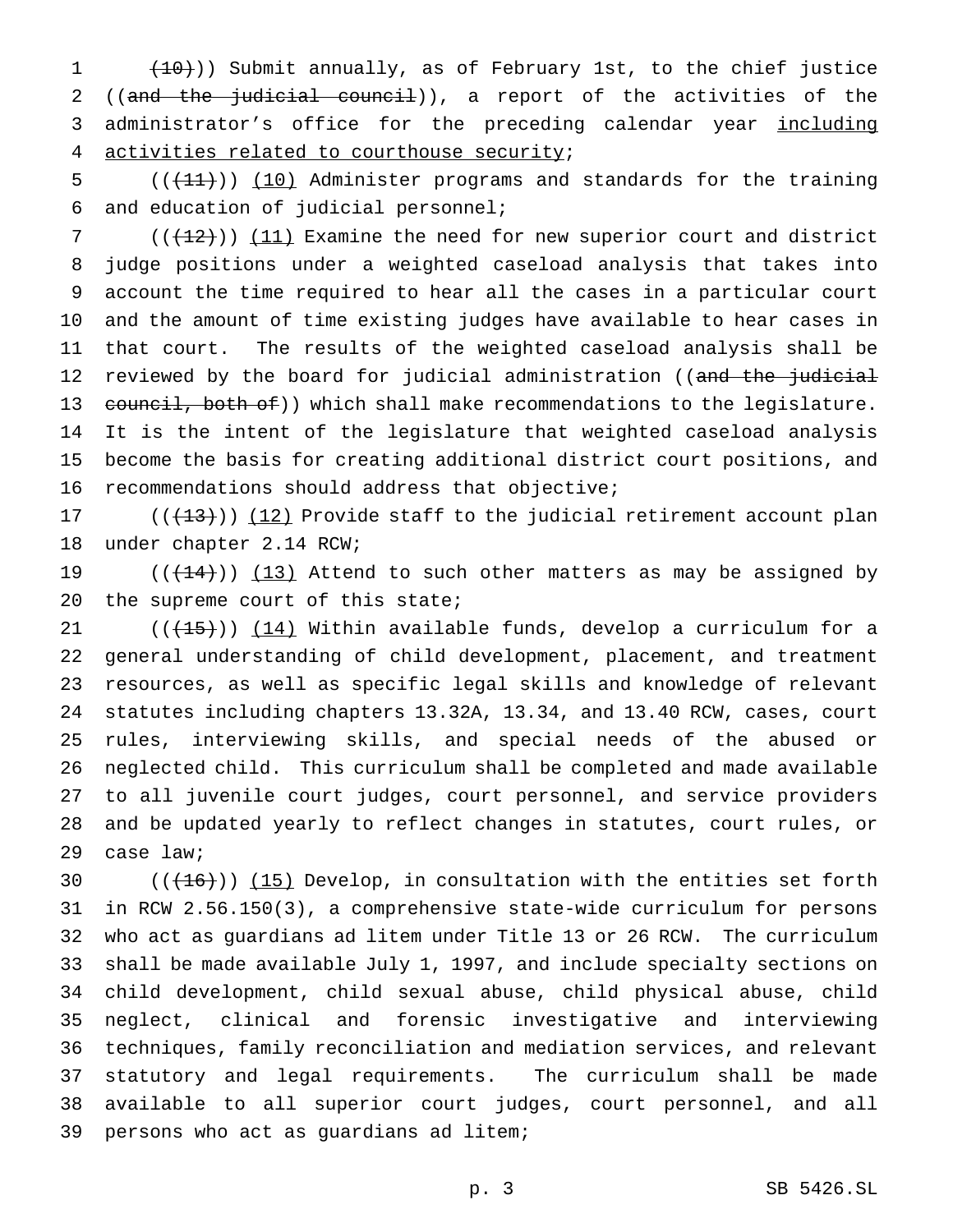1 (( $\left(\frac{17}{17}\right)$ ) (16) Develop a curriculum for a general understanding of crimes of malicious harassment, as well as specific legal skills and knowledge of RCW 9A.36.080, relevant cases, court rules, and the special needs of malicious harassment victims. This curriculum shall be made available to all superior court and court of appeals judges and to all justices of the supreme court;

 $((+18))$   $(17)$  Develop, in consultation with the criminal justice training commission and the commissions established under chapters 43.113, 43.115, and 43.117 RCW, a curriculum for a general understanding of ethnic and cultural diversity and its implications for working with youth of color and their families. The curriculum shall be available to all superior court judges and court commissioners assigned to juvenile court, and other court personnel. Ethnic and cultural diversity training shall be provided annually so as to incorporate cultural sensitivity and awareness into the daily operation of juvenile courts state-wide;

17 ( $(\overline{(19)})$ ) (18) Authorize the use of closed circuit television and other electronic equipment in judicial proceedings. The administrator shall promulgate necessary standards and procedures and shall provide technical assistance to courts as required.

 **Sec. 3.** RCW 3.34.020 and 1991 c 313 s 2 are each amended to read as follows:

 (1) Any change in the number of full and part-time district judges after January 1, 1992, shall be determined by the legislature after receiving a recommendation from the supreme court. The supreme court shall make its recommendations to the legislature based on a weighted caseload analysis that takes into account the following:

 (a) The extent of time that existing judges have available to hear cases in that court;

 (b) A measurement of the judicial time needed to process various types of cases;

 (c) A determination of the time required to process each type of case to the individual court workload;

 (d) A determination of the amount of a judge's annual work time 35 that can be devoted exclusively to processing cases; and

 (e) An assessment of judicial resource needs, including annual case filings, and case weights and the judge year value determined under the weighted caseload method.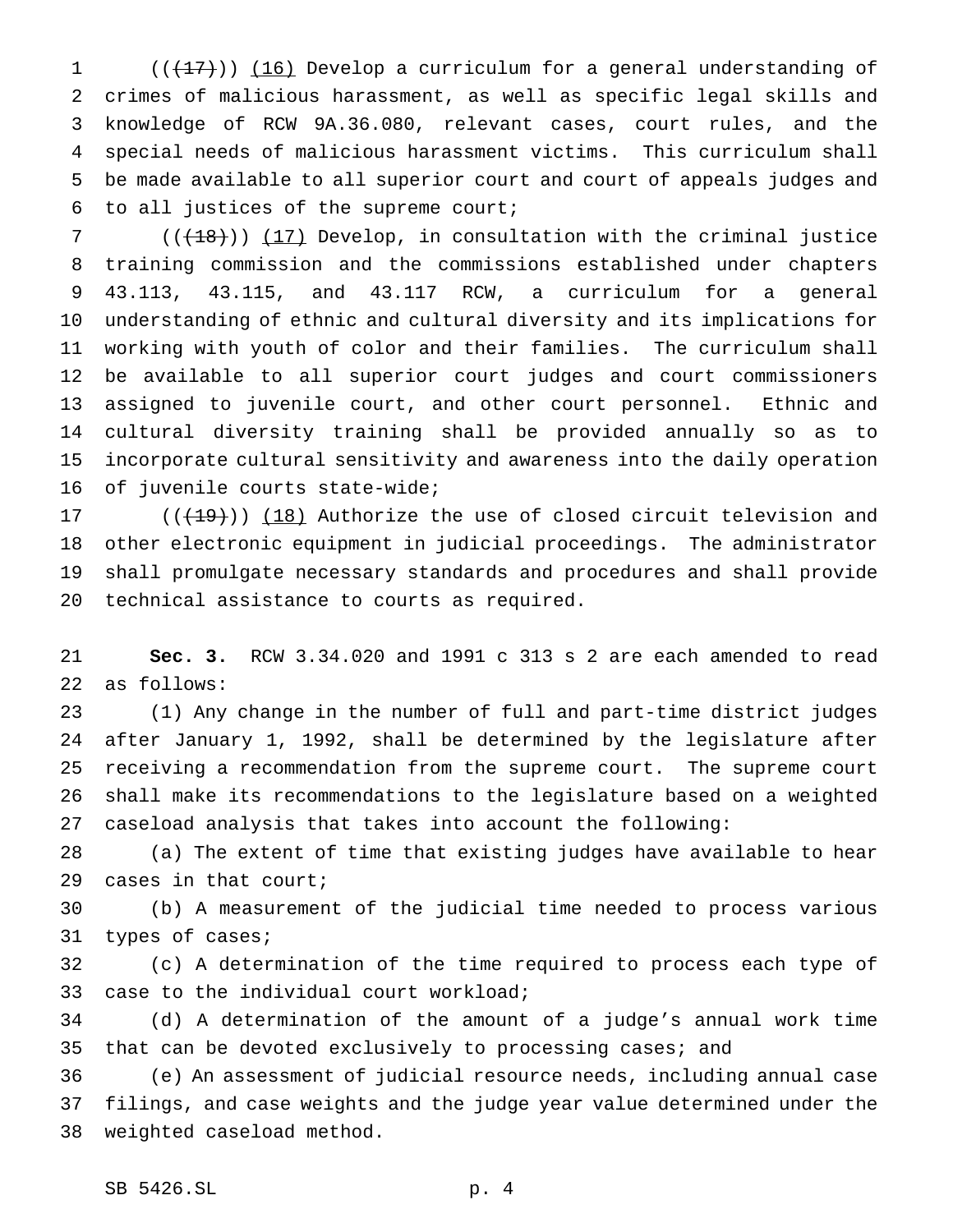(2) The administrator for the courts, under the supervision of the 2 supreme court, may consult with the board of judicial administration( $(\tau$ 3 the judicial council, ) and the district and municipal court judge's association in developing the procedures and methods of applying the weighted caseload analysis.

 (3) For each recommended change from the number of full and part- time district judges in any county as of January 1, 1992, the administrator for the courts, under the supervision of the supreme court, shall complete a judicial impact note detailing any local or state cost associated with such recommended change.

 (4) If the legislature approves an increase in the base number of district judges in any county as of January 1, 1992, such increase in the base number of district judges and all related costs may be paid for by the county from moneys provided under RCW 82.14.310, and any such costs shall be deemed to be expended for criminal justice purposes as provided in RCW 82.14.315, and such expenses shall not constitute a supplanting of existing funding.

 (5)(a) A county legislative authority that desires to change the number of full or part-time district judges from the base number on January 1, 1992, must first request the assistance of the supreme court. The administrator for the courts, under the supervision of the supreme court, shall conduct a weighted caseload analysis and make a recommendation of its findings to the legislature for consideration as provided in this section.

 (b) The legislative authority of any county may change a part-time district judge position to a full-time position.

 **Sec. 4.** RCW 7.75.020 and 1984 c 258 s 502 are each amended to read as follows:

 (1) A dispute resolution center may be created and operated by a municipality, county, or by a corporation organized exclusively for the resolution of disputes or for charitable or educational purposes. The corporation shall not be organized for profit, and no part of the net earnings may inure to the benefit of any private shareholders or individuals. The majority of the directors of such a corporation shall not consist of members of any single profession.

 (2) A dispute resolution center may not begin operation under this chapter until a plan for establishing a center for the mediation and settlement of disputes has been approved by the legislative authority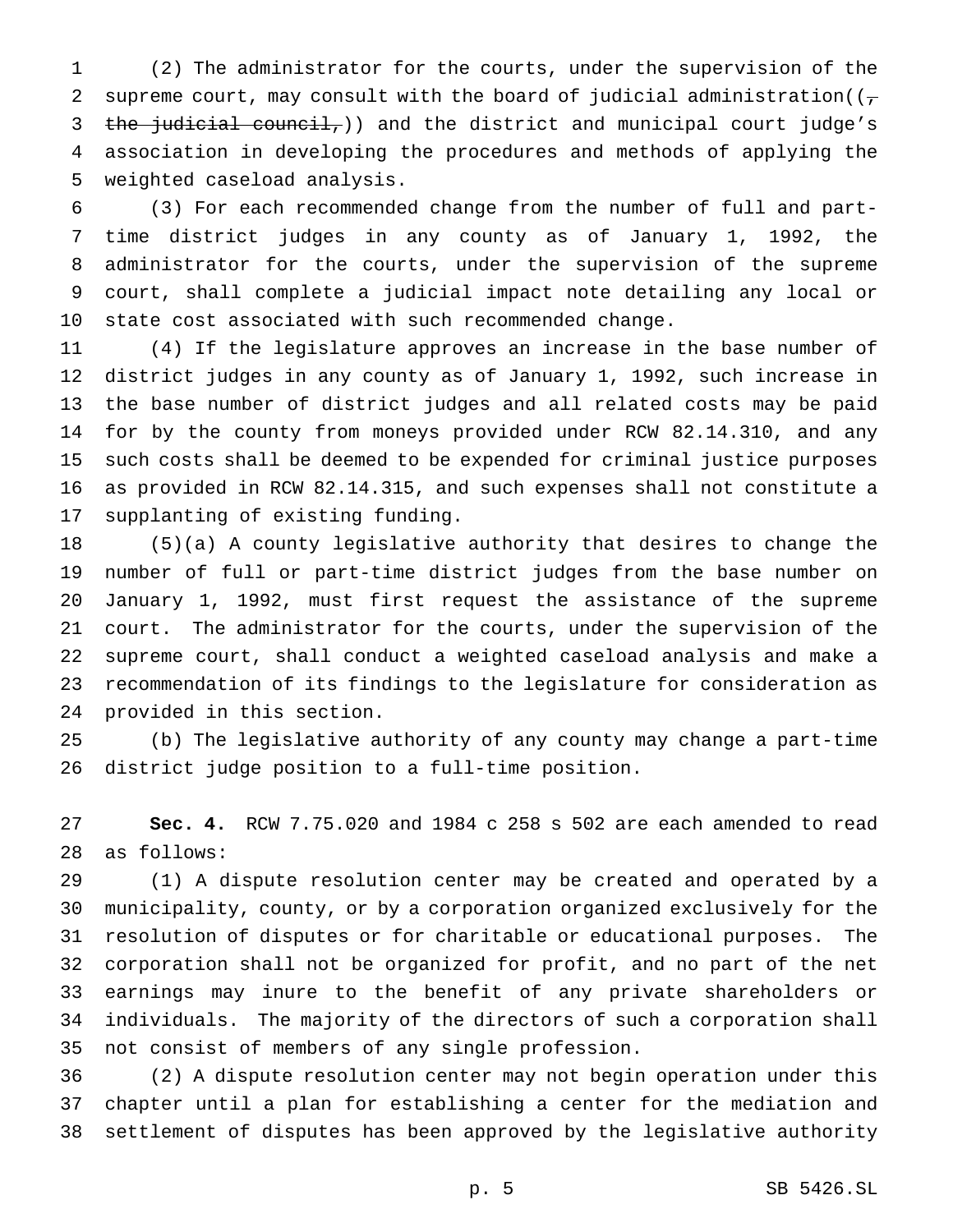of the municipality or county creating the center or, in the case of a center operated by a nonprofit corporation, by the legislative authority of the municipality or county within which the center will be located. A plan for a dispute resolution center shall not be approved and the center shall not begin operation until the legislative authority finds that the plan adequately prescribes:

 (a) Procedures for filing requests for dispute resolution services with the center and for scheduling mediation sessions participated in by the parties to the dispute;

 (b) Procedures to ensure that each dispute mediated by the center meets the criteria for appropriateness for mediation set by the legislative authority and for rejecting disputes which do not meet the criteria;

 (c) Procedures for giving notice of the time, place, and nature of the mediation session to the parties, and for conducting mediation sessions that comply with the provisions of this chapter;

 (d) Procedures which ensure that participation by all parties is voluntary;

 (e) Procedures for obtaining referrals from public and private bodies;

 (f) Procedures for meeting the particular needs of the participants, including, but not limited to, providing services at times convenient to the participants, in sign language, and in languages other than English;

 (g) Procedures for providing trained and certified mediators who, during the dispute resolution process, shall make no decisions or determinations of the issues involved, but who shall facilitate negotiations by the participants themselves to achieve a voluntary resolution of the issues; and

 (h) Procedures for informing and educating the community about the dispute resolution center and encouraging the use of the center's services in appropriate cases.

33 ((<del>(3) A dispute resolution center established under this chapter</del> annually shall provide to the administrator for the courts such data 35 regarding its operation as the administrator requires. The administrator shall report annually beginning January 1, 1986, to the 37 governor, the supreme court, and the legislature regarding the 38 operation of centers established under this chapter.))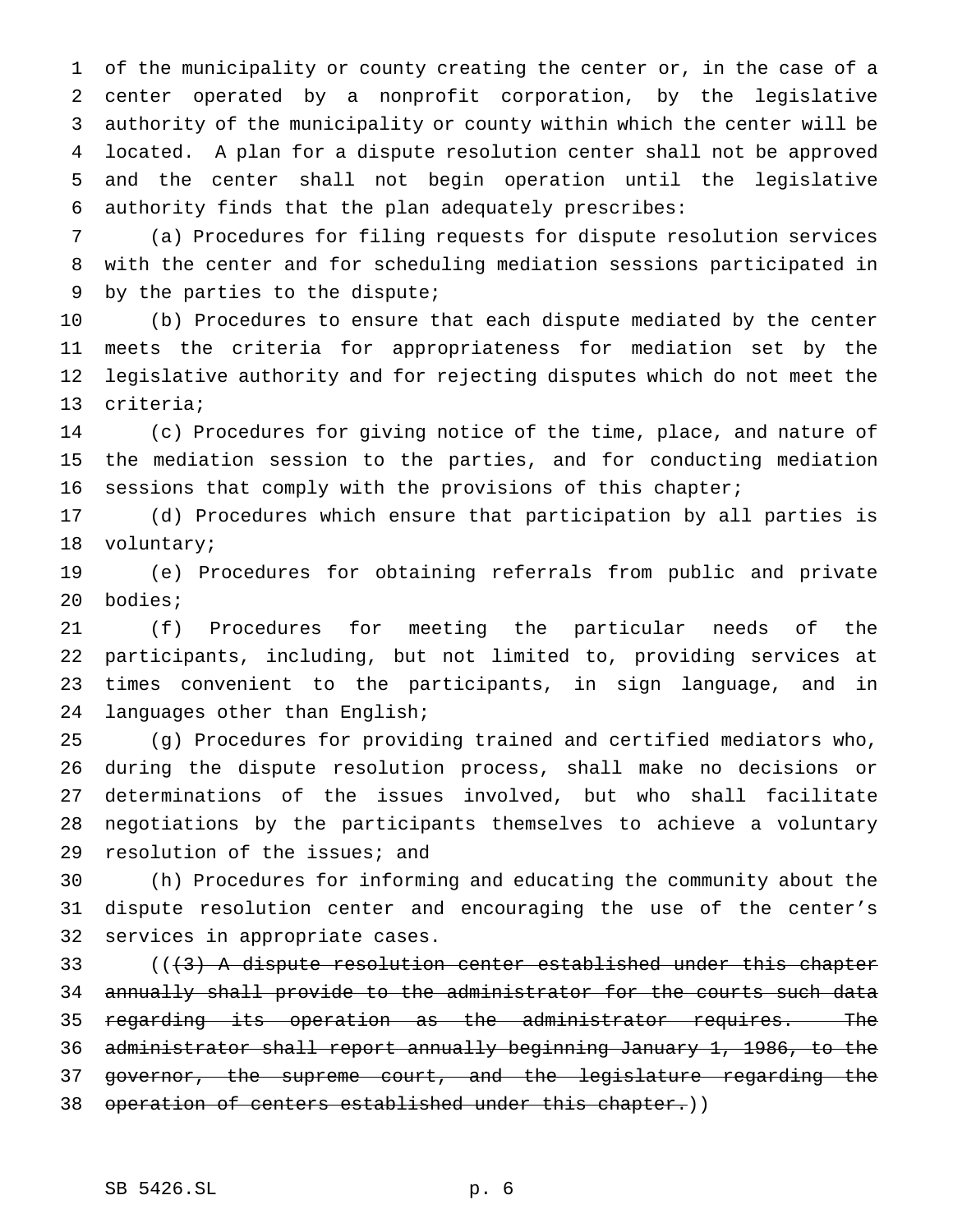**Sec. 5.** RCW 10.101.020 and 1989 c 409 s 3 are each amended to read as follows:

 (1) A determination of indigency shall be made for all persons wishing the appointment of counsel in criminal, juvenile, involuntary commitment, and dependency cases, and any other case where the right to counsel attaches. The court or its designee shall determine whether the person is indigent pursuant to the standards set forth in this chapter.

 (2) In making the determination of indigency, the court shall also consider the anticipated length and complexity of the proceedings and the usual and customary charges of an attorney in the community for rendering services, and any other circumstances presented to the court which are relevant to the issue of indigency. The appointment of counsel shall not be denied to the person because the person's friends or relatives, other than a spouse who was not the victim of any offense or offenses allegedly committed by the person, have resources adequate to retain counsel, or because the person has posted or is capable of posting bond.

 (3) The determination of indigency shall be made upon the defendant's initial contact with the court or at the earliest time circumstances permit. The court or its designee shall keep a written record of the determination of indigency. Any information given by the accused under this section or sections shall be confidential and shall not be available for use by the prosecution in the pending case.

 (4) If a determination of eligibility cannot be made before the time when the first services are to be rendered, the court shall appoint an attorney on a provisional basis. If the court subsequently determines that the person receiving the services is ineligible, the court shall notify the person of the termination of services, subject to court-ordered reinstatement.

 (5) All persons determined to be indigent and able to contribute, shall be required to execute a promissory note at the time counsel is appointed. The person shall be informed whether payment shall be made in the form of a lump sum payment or periodic payments. The payment and payment schedule must be set forth in writing. The person receiving the appointment of counsel shall also sign an affidavit swearing under penalty of perjury that all income and assets reported are complete and accurate. In addition, the person must swear in the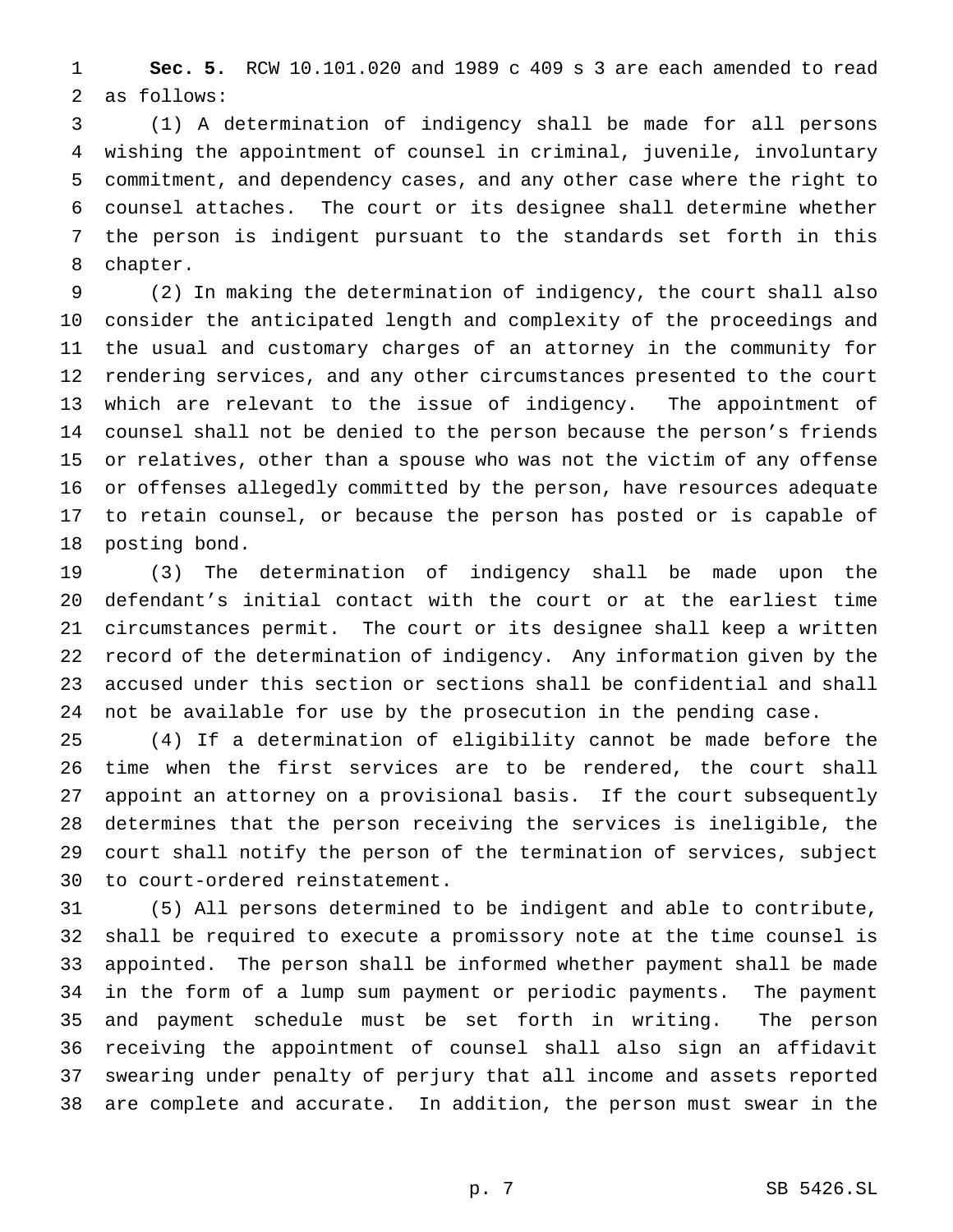affidavit to immediately report any change in financial status to the court.

 (6) The office or individual charged by the court to make the determination of indigency shall provide a written report and opinion 5 as to indigency on a form prescribed by the office of ((the administrator for the courts)) public defense, based on information obtained from the defendant and subject to verification. The form shall include information necessary to provide a basis for making a determination with respect to indigency as provided by this chapter.

 **Sec. 6.** RCW 13.34.102 and 1996 c 249 s 17 are each amended to read as follows:

 (1) All guardians ad litem, who have not previously served or been trained as a guardian ad litem in this state, who are appointed after January 1, 1998, must complete the curriculum developed by the office 15 of the administrator for the courts under RCW  $2.56.030((\left(\frac{16}{1})\right), \left(\frac{15}{1}\right),$  prior to their appointment in cases under Title 13 RCW except that volunteer guardians ad litem or court-appointed special advocates accepted into a volunteer program after January 1, 1998, may complete an alternative curriculum approved by the office of the administrator for the courts that meets or exceeds the state-wide curriculum.

 (2)(a) Each guardian ad litem program for compensated guardians ad litem shall establish a rotational registry system for the appointment of guardians ad litem. If a judicial district does not have a program the court shall establish the rotational registry system. Guardians ad litem shall be selected from the registry except in exceptional circumstances as determined and documented by the court. The parties may make a joint recommendation for the appointment of a guardian ad litem from the registry.

 (b) In judicial districts with a population over one hundred thousand, a list of three names shall be selected from the registry and given to the parties along with the background information as specified in RCW 13.34.100(3), including their hourly rate for services. Each party may, within three judicial days, strike one name from the list. If more than one name remains on the list, the court shall make the appointment from the names on the list. In the event all three names are stricken the person whose name appears next on the registry shall be appointed.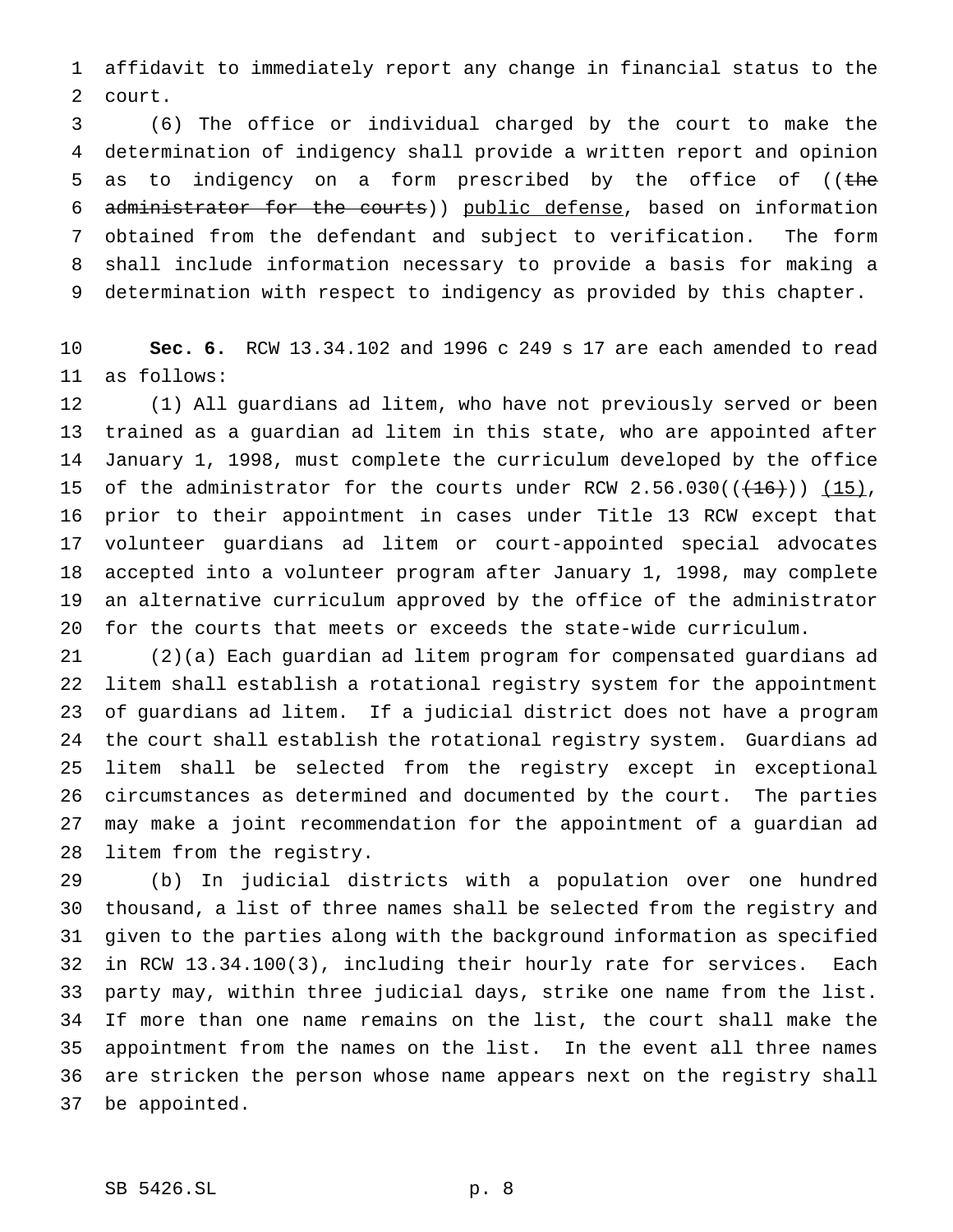(c) If a party reasonably believes that the appointed guardian ad litem lacks the necessary expertise for the proceeding, charges an hourly rate higher than what is reasonable for the particular proceeding, or has a conflict of interest, the party may, within three judicial days from the appointment, move for substitution of the appointed guardian ad litem by filing a motion with the court.

 (3) The rotational registry system shall not apply to court-appointed special advocate programs.

 **Sec. 7.** RCW 26.12.177 and 1996 c 249 s 18 are each amended to read as follows:

 (1) All guardians ad litem, who have not previously served or been trained as a guardian ad litem in this state, who are appointed after January 1, 1998, must complete the curriculum developed by the office 14 of the administrator for the courts under RCW  $2.56.030((+16))$   $(15)$ , prior to their appointment in cases under Title 26 RCW except that volunteer guardians ad litem or court-appointed special advocates accepted into a volunteer program after January 1, 1998, may complete an alternative curriculum approved by the office of the administrator for the courts that meets or exceeds the state-wide curriculum.

 (2)(a) Each guardian ad litem program for compensated guardians ad litem shall establish a rotational registry system for the appointment of guardians ad litem. If a judicial district does not have a program the court shall establish the rotational registry system. Guardians ad litem shall be selected from the registry except in exceptional circumstances as determined and documented by the court. The parties may make a joint recommendation for the appointment of a guardian ad litem from the registry.

 (b) In judicial districts with a population over one hundred thousand, a list of three names shall be selected from the registry and given to the parties along with the background information as specified in RCW 26.12.175(3), including their hourly rate for services. Each party may, within three judicial days, strike one name from the list. If more than one name remains on the list, the court shall make the appointment from the names on the list. In the event all three names are stricken the person whose name appears next on the registry shall be appointed.

 (c) If a party reasonably believes that the appointed guardian ad litem lacks the necessary expertise for the proceeding, charges an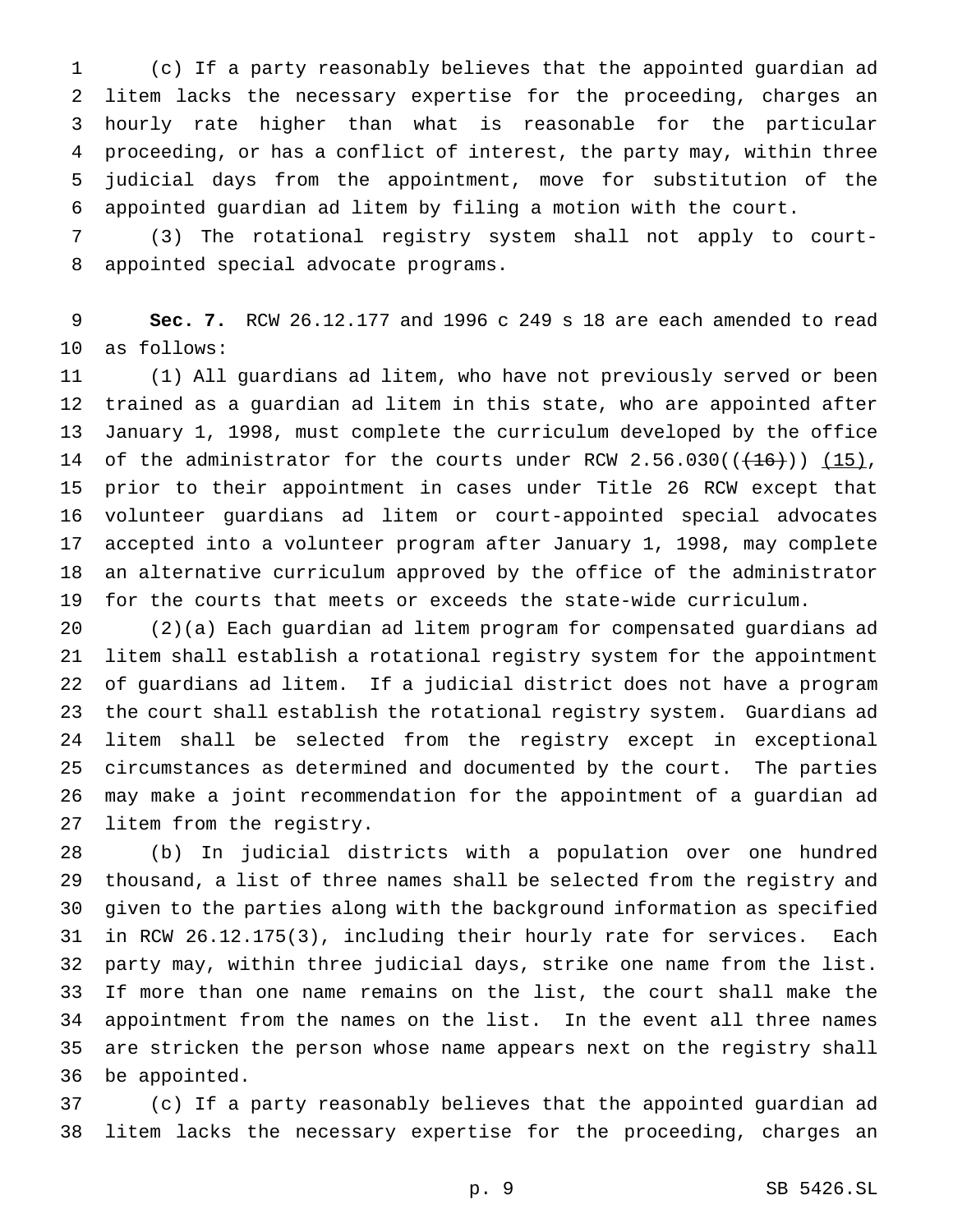hourly rate higher than what is reasonable for the particular proceeding, or has a conflict of interest, the party may, within three judicial days from the appointment, move for substitution of the appointed guardian ad litem by filing a motion with the court.

 (3) The rotational registry system shall not apply to court-appointed special advocate programs.

 **Sec. 8.** RCW 36.22.210 and 1992 c 125 s 2 are each amended to read as follows:

 (1) Each county auditor shall develop a registration process to register process servers required to register under RCW 18.180.010.

 (2) The county auditor may collect an annual registration fee from the process server not to exceed ten dollars.

13 (3) The ((office of the administrator for the courts shall develop 14 a registration form for the)) county auditor((s to)) shall use a form in the registration process for the purpose of identifying and locating the registrant, including the process server's name, birthdate, and social security number, and the process server's business name, business address, and business telephone number.

 (4) The county auditor shall maintain a register of process servers and assign a number to each registrant. Upon renewal of the registration as required in RCW 18.180.020, the auditor shall continue to assign the same registration number. A successor entity composed of one or more registrants shall be permitted to transfer one or more registration numbers to the new entity.

 **Sec. 9.** RCW 43.10.067 and 1987 c 364 s 1 and 1987 c 186 s 7 are each reenacted and amended to read as follows:

 No officer, director, administrative agency, board, or commission of the state, other than the attorney general, shall employ, appoint or retain in employment any attorney for any administrative body, department, commission, agency, or tribunal or any other person to act as attorney in any legal or quasi legal capacity in the exercise of any of the powers or performance of any of the duties specified by law to be performed by the attorney general, except where it is provided by law to be the duty of the judge of any court or the prosecuting attorney of any county to employ or appoint such persons: PROVIDED, That RCW 43.10.040, and 43.10.065 through 43.10.080 shall not apply to 37 the administration of  $((the *judicial* count,))$  the commission on